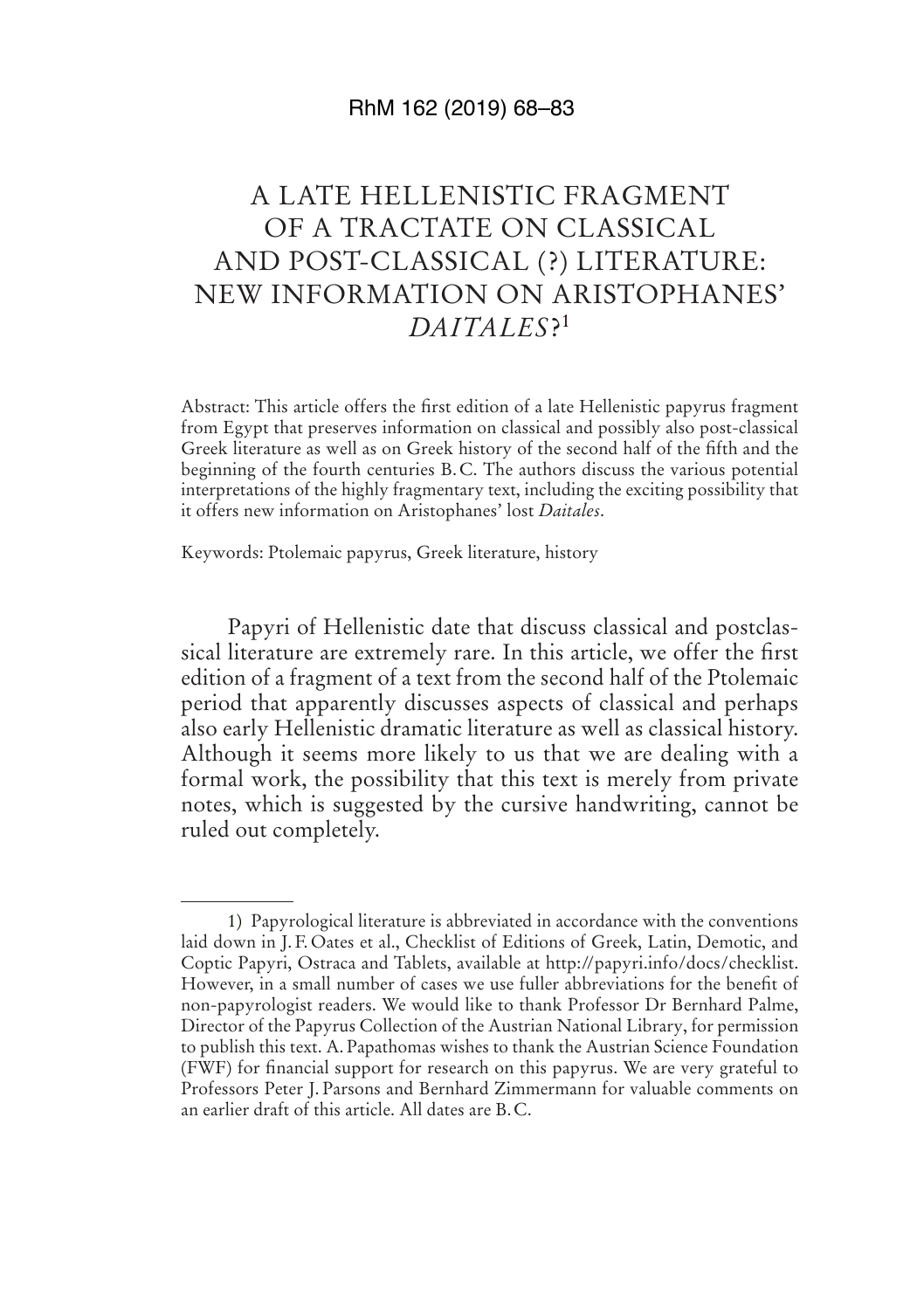In what follows, we provide a papyrological description of the text, three possible interpretations for this work, a diplomatic transcription with a hypothetical reconstruction, an English translation and a detailed line-by-line commentary that reflects the three alternative interpretations we offer.

Our papyrus is a medium brown fragment, roughly the right half of which has a slightly lighter colour. The fragment contains the upper middle portion of a column of text without any margins on either side or at the bottom being preserved. The upper margin is 2.5 cm wide. This is well within the range common for literary texts, although closer to the lower end of the scale, and is more typical for informal and cursive texts; see W. A. Johnson, Bookrolls and Scribes in Oxyrhynchus, Toronto 2004, 77-82, 132-135 and 185 – 200. Most of the surviving parts of lines 6 and 13 are left blank. This suggests that the text was divided into shorter sections. In this case, the shorter lines may be either the end of the last line of a section or the heading of a new section (see further below).

The papyrus is inscribed in black ink. The script runs against the fibres. The style of the handwriting may be defined as a semicursive documentary hand which writes fast and with a tendency to use abbreviations (for parallels, see our discussion of the dating below). Roughly in the middle of the column, there is a collesis of approximately 1.6 to 1.9 cm running parallel with the fibres and against the script on the verso and having a slightly darker colour than the right-hand portion of the fragment.

The papyrus sheet is broken on three sides and so we can only speculate about the width of the column. If our supplements in l. 1 and ll. 14 – 15 are correct, not much of the column is missing on either side. In addition to the loss of text on either side, another source of difficulty in calculating the width of the column is the frequent use of abbreviations by the scribe. If we assume that no words in the unpreserved parts of lines 14 and 15 were abbreviated, we estimate the width of the column to have been not much more than 7 cm: in l. 14, 3.9 cm of space contain 11 letters, meaning that for our proposed reconstruction of the line (18 letters in total) approximately 6.38 cm of space would be required; in l. 15, 3.9 cm of space contain 11 letters, meaning that for the proposed reconstruction (20 letters in total) 7.09 cm of space would be needed. According to the same method of calculation, 8.8 cm of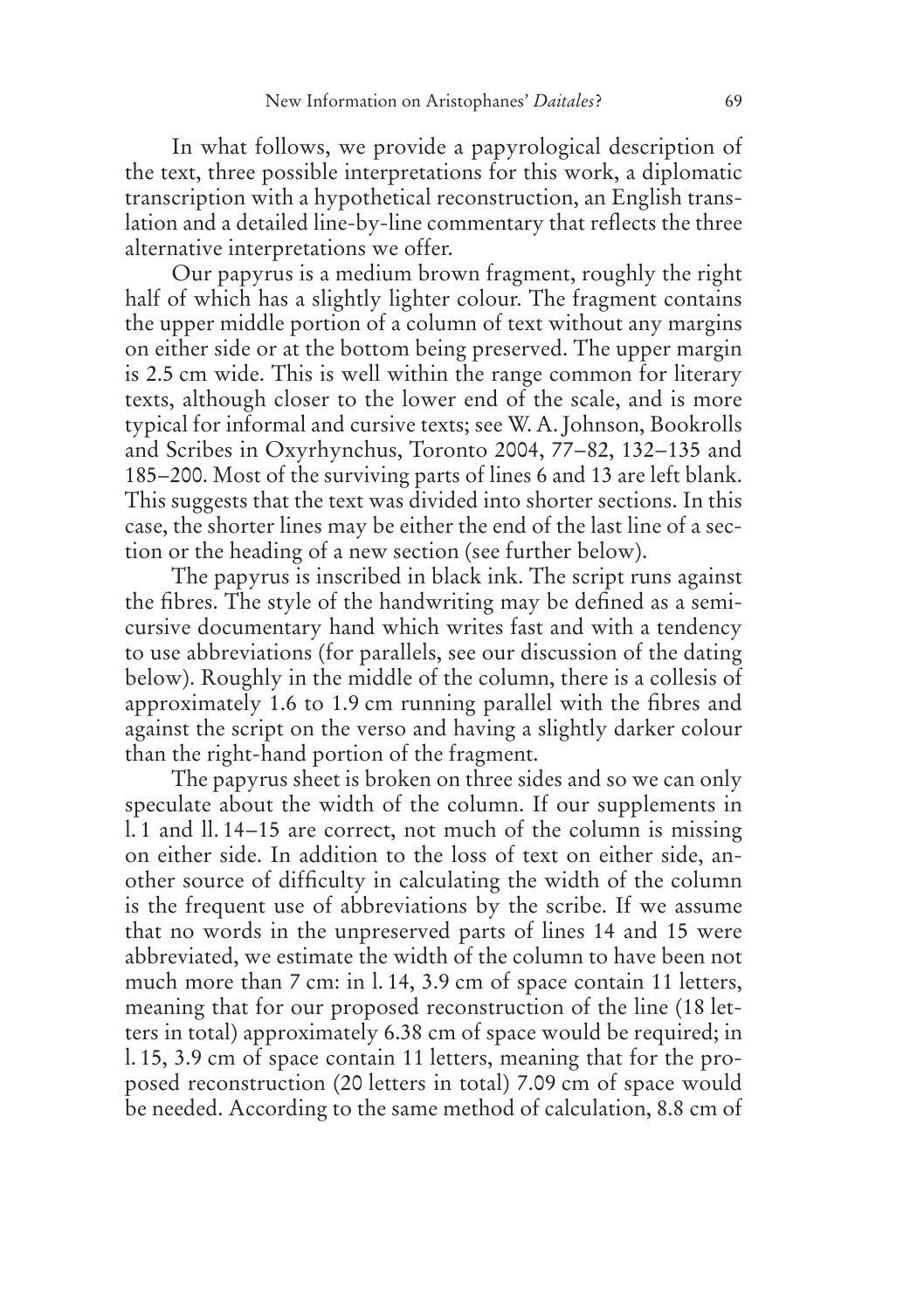space would be required for our reconstruction of line 1 (22 letters in total), which is significantly more than the space required for lines 14 and 15. This suggests that the word supplemented at the end of l.1 was probably abbreviated; cf., for example, the abbreviations ήγωνισμέ(νος) in l. 3 and ποιη (τής?) in l. 12. The abbreviation  $\kappa \omega \omega \delta \delta(\pi \omega \acute{\alpha})$  is an attractive supplement as it would yield 6.8 cm for the length of the whole line and as the scribe abbreviates words at a vowel (see also the commentaries on ll. 1 and 2 below). Our calculation that the width of the column was not much more than 7 cm is well within the expected range of column width for prose literary texts: see Johnson, Bookrolls, 66–73, 100–108, 152 – 155, 162 – 174 and 208 – 212. However, we must bear in mind that our text is a late Ptolemaic informal copy written in a semi-cursive hand on the verso of a document and does not therefore necessarily conform to the conventions of formal literary papyri, which Johnson predominantly used to produce his statistics. In addition, we are fully aware of the difficulties involved in the reconstruction suggested above in that some lines could easily be expanded (see, for example, the commentary on ll. 14 – 15 below) and that a narrower column would make it more difficult to reconstruct a continuous text rather than mere notes or a list.

Lines 6 and 13 are much shorter than the average width of the inscribed column and the writer leaves most of these lines blank. There are two possibilities for interpreting these short lines, either as the last words closing the sections or as short headings immediately preceding the entries that follow. In the latter case, the question whether these headings were marked by indentation or exdentation is impossible to answer because of the loss of the left-hand side of the sheet. The first possibility seems to be very slightly more likely to us for the following reason: in the preserved part of the text we seem to be dealing with two sections of similar length (section 1: ll. 1–6, and section 2: ll.  $7-13$ ) and the beginning of a third section. The upper margin seems to suggest that l. 1 is the beginning of a section and this section has no title as one would expect on the latter hypothesis.

The dating is based on two considerations. First, this text was written on the verso of a document, a piece of official correspondence, published a few years ago as Corpus Papyrorum Raineri XXVIII 13, which is dated to the "mid- to late II century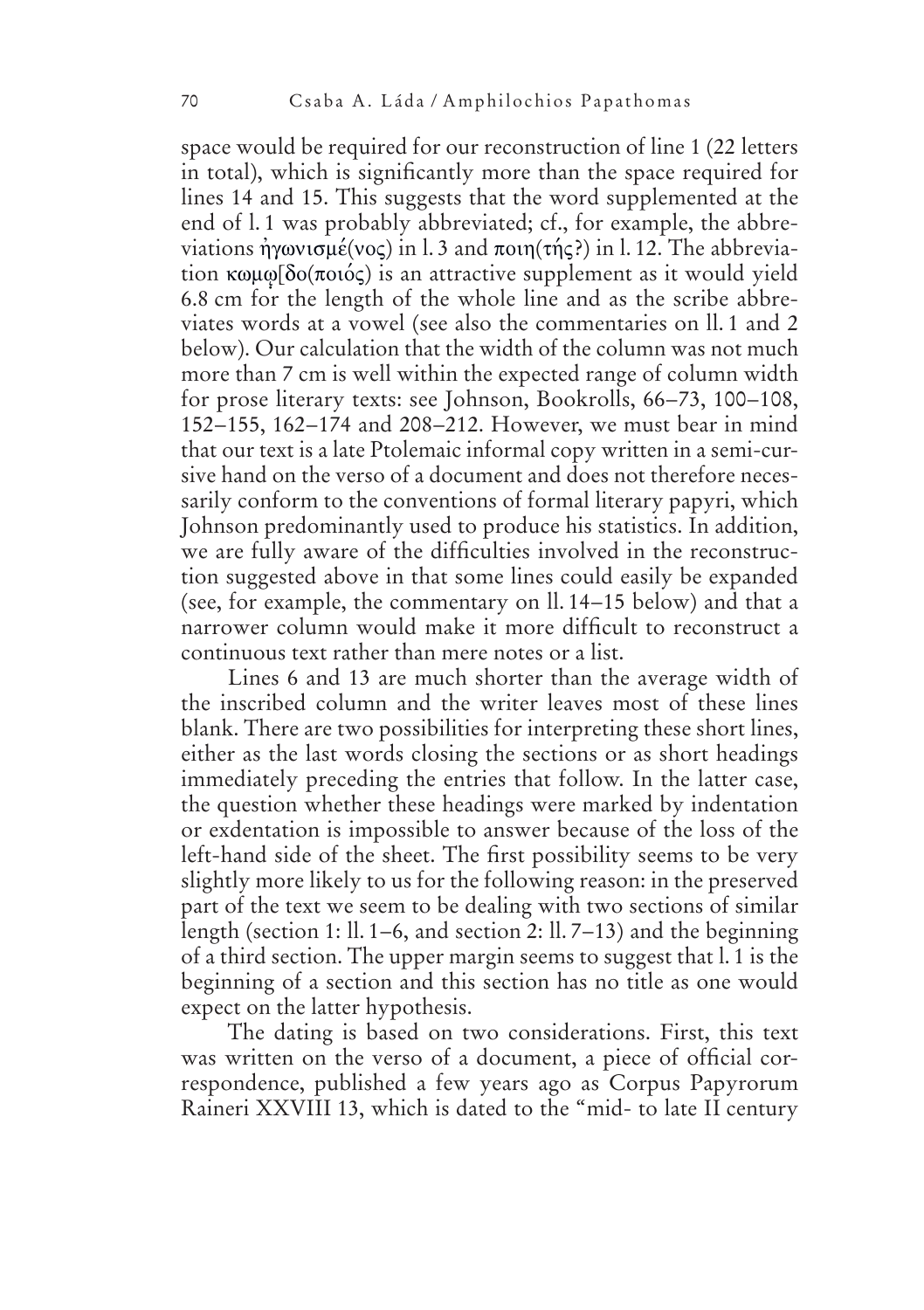BC (120/119?)" on both paleographical and internal criteria. As with most versos, we are assuming that the verso of our papyrus was inscribed subsequently to the recto after a relatively short period of time, as the paleography of our text suggests. Secondly, the parallels to this hand point towards the late second century and the first half of the first century B. C.; cf. Sammelbuch XIV 11626 (= P. Med. 31 = R. Seider, Paläographie der griechischen Papyri, Vol. III.1: Text. Erster Teil. Urkundenschrift I, Stuttgart 1990, II Abb. 85, pp. 344–345; 125 B.C.) and Papiri greci e latini X 1097  $(= R. Seider, ibid., II Abb. 108, pp. 402–403; 54/53 B.C.).$  If the supplement and identification of Menander with the most famous exponent of Attic New Comedy and the identification of Timotheos with one of the two Athenian comedy writers is correct (see further below), then our text is only about two centuries, perhaps even less, later than some of the authors it discusses.

There are no internal indications as to the provenance in the text of the recto. However, H. Loebenstein offers the information that inventory numbers G 13000–15999 of the Papyrus Collection of the Austrian National Library originate from the Hermopolite nome.2 In addition, Wessely's handwritten catalogue states clearly that the papyrus comes from Hermupolis Magna. Although in some cases the information provided by Loebenstein and Wessely has turned out to be incorrect,<sup>3</sup> the nature of our text suggests an urban centre with sophisticated Greek culture as its provenance. Given these pieces of information, the capital of the Hermopolite nome appears to be the most likely place of origin for our text.

<sup>2)</sup> H. Loebenstein, Vom "Papyrus Erzherzog Rainer" zur Papyrussammlung der Österreichischen Nationalbibliothek. 100 Jahre Sammeln, Bewahren, Edieren, in: Festschrift zum 100-jährigen Bestehen der Papyrussammlung der Österreichischen Nationalbibliothek, Papyrus Erzherzog Rainer, pp. 3-39 (esp. 21).

<sup>3)</sup> See, for example, Corpus Papyrorum Raineri XXV, p. X and 2-3.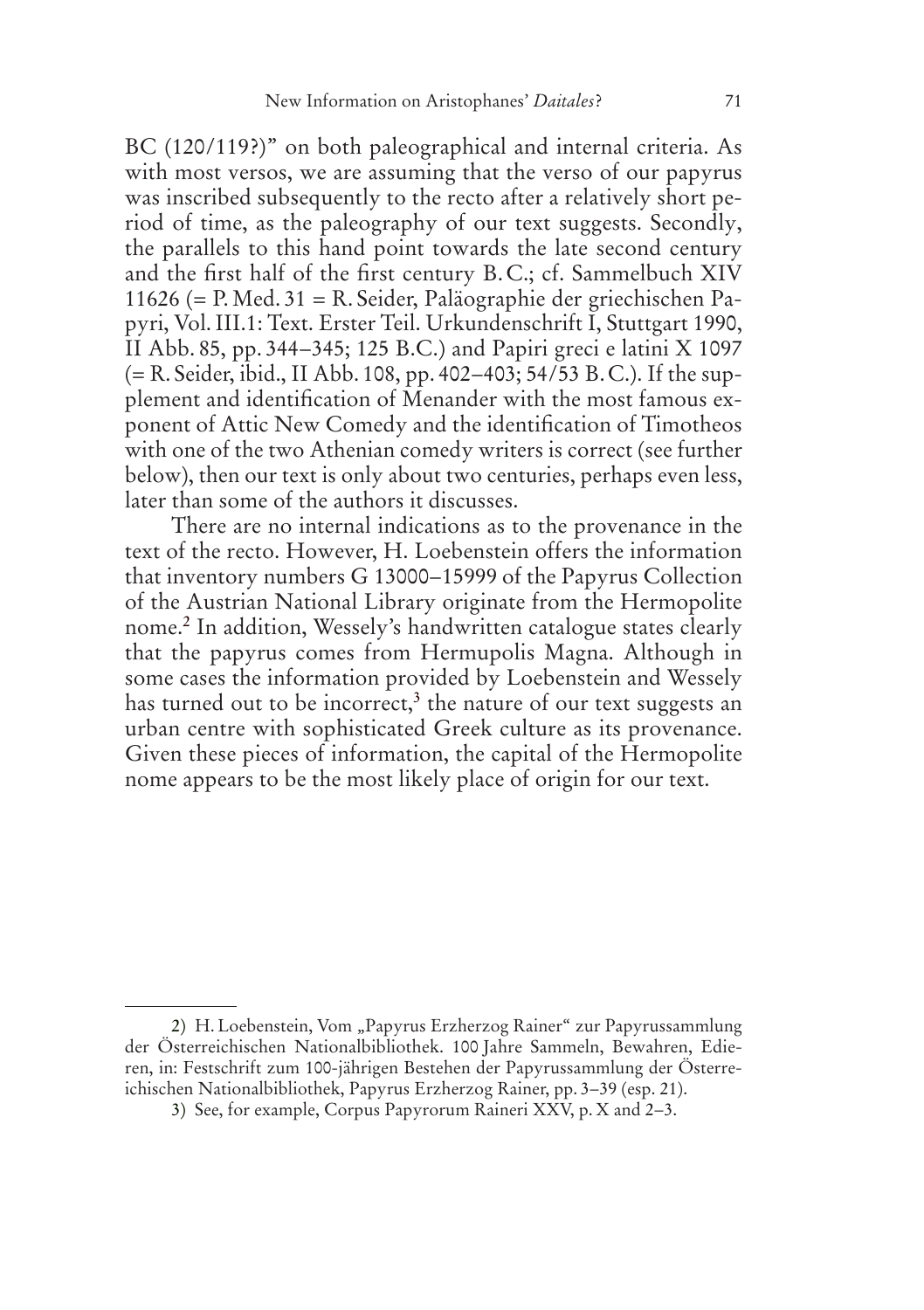$G$  14.990  $(R/V)$ 

P. Vindob. G 14990 verso 16 x 5.9 cm mid-II to mid-I c. BC Provenance unknown (Hermupolis Magna?)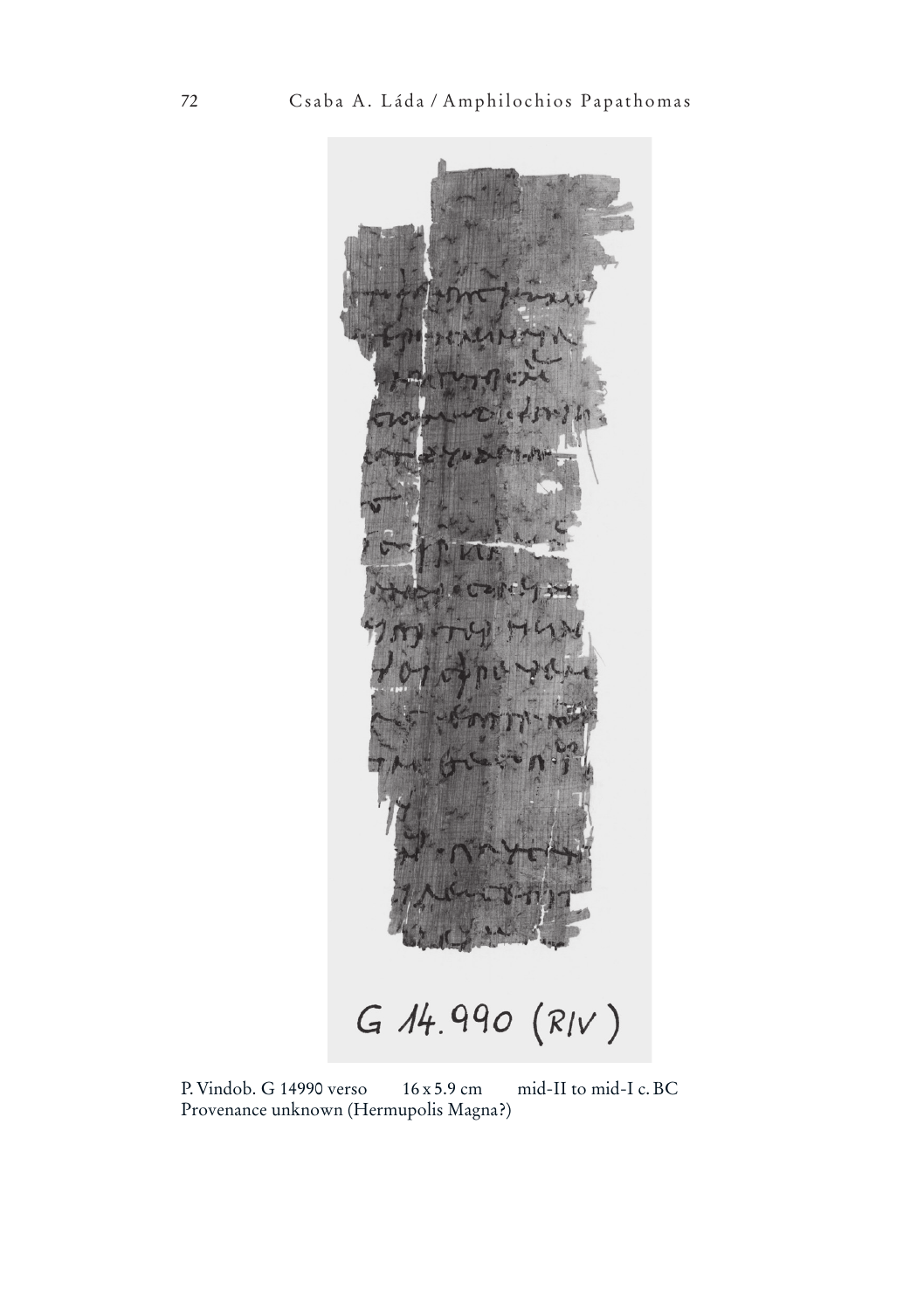## *Diplomatic transcription*

| 1              | ]στοφανη <b>ςκωμ</b> ω[                                   |
|----------------|-----------------------------------------------------------|
| 2              | <i>περονληναια</i> [                                      |
| $\overline{3}$ | νηγωνισμ <sup>ε</sup> <i>vac.</i> [                       |
| 4              | ] cκωμωδιανποιητ[                                         |
| 5              | $[\nabla \alpha \tau, \delta \nu \omega \delta \alpha]$ [ |
| 6              | $\vert$ . $\epsilon$ vac.                                 |
| 7              | ] $\alpha$ (φρ <sup>ω</sup> ηγμ <sup>ε</sup> [            |
| 8              | ]ανδρος ονειδι [                                          |
| 9              | ]αιπροτερονηγ[                                            |
| 10             | ] νειςφρεαρεμ[                                            |
| 11             | αοσοεπιτροπευω                                            |
| 12             | $\lceil$ τιμούεος οποι <sup>η</sup> [                     |
| 13             | $\int$ at vac.                                            |
| 14             | $\left[\epsilon v^\eta$ οπαυσανι $\right]$                |
| 15             | <i>σιλεως επιτρ</i>                                       |
| 16             | $\left[ \ldots \epsilon \ldots \epsilon \right]$          |
|                |                                                           |

*Hypothetical reconstruction*

| 1              | [Ἀρι]στοφάνης κωμφ[δο(ποιὸς?)                                    |
|----------------|------------------------------------------------------------------|
| 2              | [δε]ύτερον Λήναια [                                              |
| 3              | [c. 3?] ν ἠγωνισμέ(νος) [                                        |
| $\overline{4}$ | [c. 3?] $\zeta$ κωμωδίαν ποιητε                                  |
| 5              | [c. 3?] γατ δύο δα                                               |
| 6              | $[c.3?]$ c.                                                      |
| 7              | [c. 3?] σώφρω(v) ην μ ε() [                                      |
| 8              | [c. 3?]ανδρος όνειδι [                                           |
| 9              | [c. 3?]αι πρότερον ην[                                           |
| 10             | [c. 3?] ν είς φρέαρ έμ[                                          |
| 11             | [c.3?] αος ο επιτροπεύω[ν                                        |
| 12             | [c. 3?] Τιμόθεος ο ποιη(της?) [                                  |
| 13             | $\lceil c.4 \rceil$ at.                                          |
| 14             | [Κλεομ]ένη(ς), ὁ Παυσανί[ου                                      |
| 15             | [τοῦ βα]σιλέως ἐπίτρ[οπος                                        |
| 16             | [c.5?] $\epsilon \delta \hat{\eta} \varphi(\sigma \epsilon v^2)$ |
|                |                                                                  |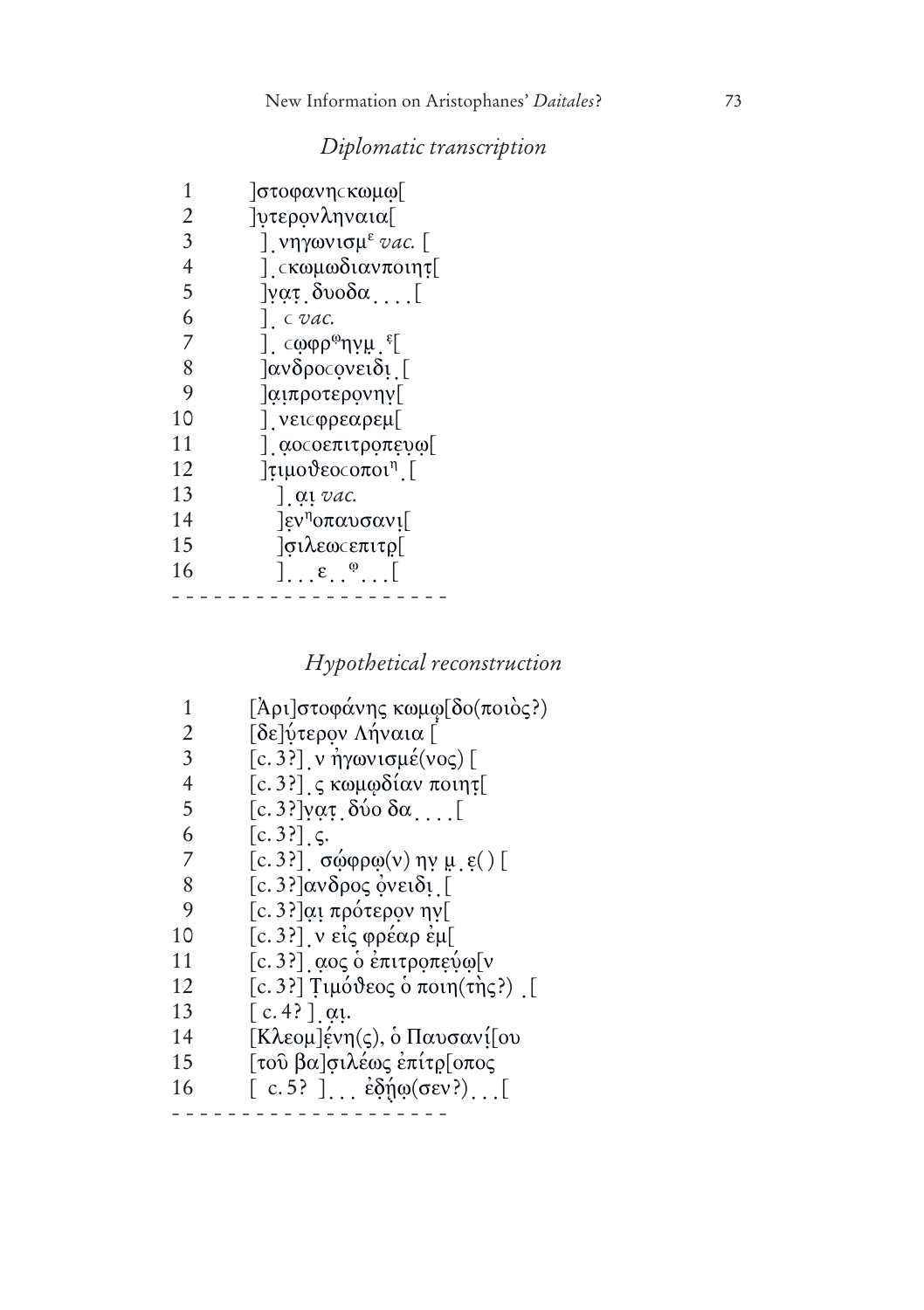Aristophanes, comedy writer (?) ... second / for the second time (?) ... Lenaia ... having competed ... comedy ... poet (?) ... two ... virtuous / Sophron ... unmanly / Menander ... reproach (?) ... earlier ... into a well  $\ldots$  -aos being the guardian  $\ldots$  Timotheos, the poet  $(?) \ldots$ Kleomenes, the guardian of King Pausanias ... ravaged (?)

As our text is short and highly fragmentary, it allows a variety of interpretations and supplements. One possibility (A) is that the preserved part of the text comes from a literary treatise mentioning a number of famous stage authors: Aristophanes of Athens and a poet called Timotheos, and probably also Menander of Athens and Sophron of Syracuse. Whilst Aristophanes' identification in the text is beyond any doubt, there is some uncertainty about the identification of the other three. There are at least three candidates for the identification of Timotheos: Timotheos of Miletus, who died towards the middle of the fourth century B. C. (some time between 366/5 and 357/6 according to the Marmor Parium, FGrHist 239 A 76), Timotheos of Athens, a representative of the Middle Comedy, to whom the Suda (test. 1 K.-A.) attributes four titles,<sup>4</sup> and, finally, the Attic comedy writer Timotheos who achieved second prize at the Dionysia of perhaps 192 B. C. (Timoth. II test. 1 K.-A.).5 Further, the first half of Menanders' (?) name is lost in a lacuna. Although the context could suggest that we are dealing with the most famous exponent of Attic New Comedy here, a different reconstruction of this personal name cannot be ruled out completely. On this general hypothesis (A) the identification of Sophron seems to be more certain. There appears to be only one author with this name known from the history of Greek literature: Sophron of Syracuse, a contemporary of Euripides, who was the main exponent of the so-called Syracusan mime and who lived in the second half of the fifth century B. C. Despite the various possible identifications for Timotheos and Menander (?), the majority of indications seems to suggest that this treatise discussed comedy

<sup>4)</sup> Suda T 619: Τιμόθεος, Αθηναΐος, κωμικὸς της μέσης κωμωδίας. τῶν δραμάτων αύτοῦ ἦν Πύκτης, Παρακαταθήκη, Μεταβαλλόμενος ἢ Μεταφερόμενος. και Κυνάριον Τιμοθέου δραμα, ώς φησιν Αθήναιος έν τοις αυτοις αυτου. See also W. G. Arnott in: G. W. Dobrov (ed.), Brill's Companion to the Study of Greek Comedy, Leiden/Boston 2010, 296.

<sup>5)</sup> See H.-G. Nesselrath, DNP, Vol. 12 (2002) 599 s. v. 9.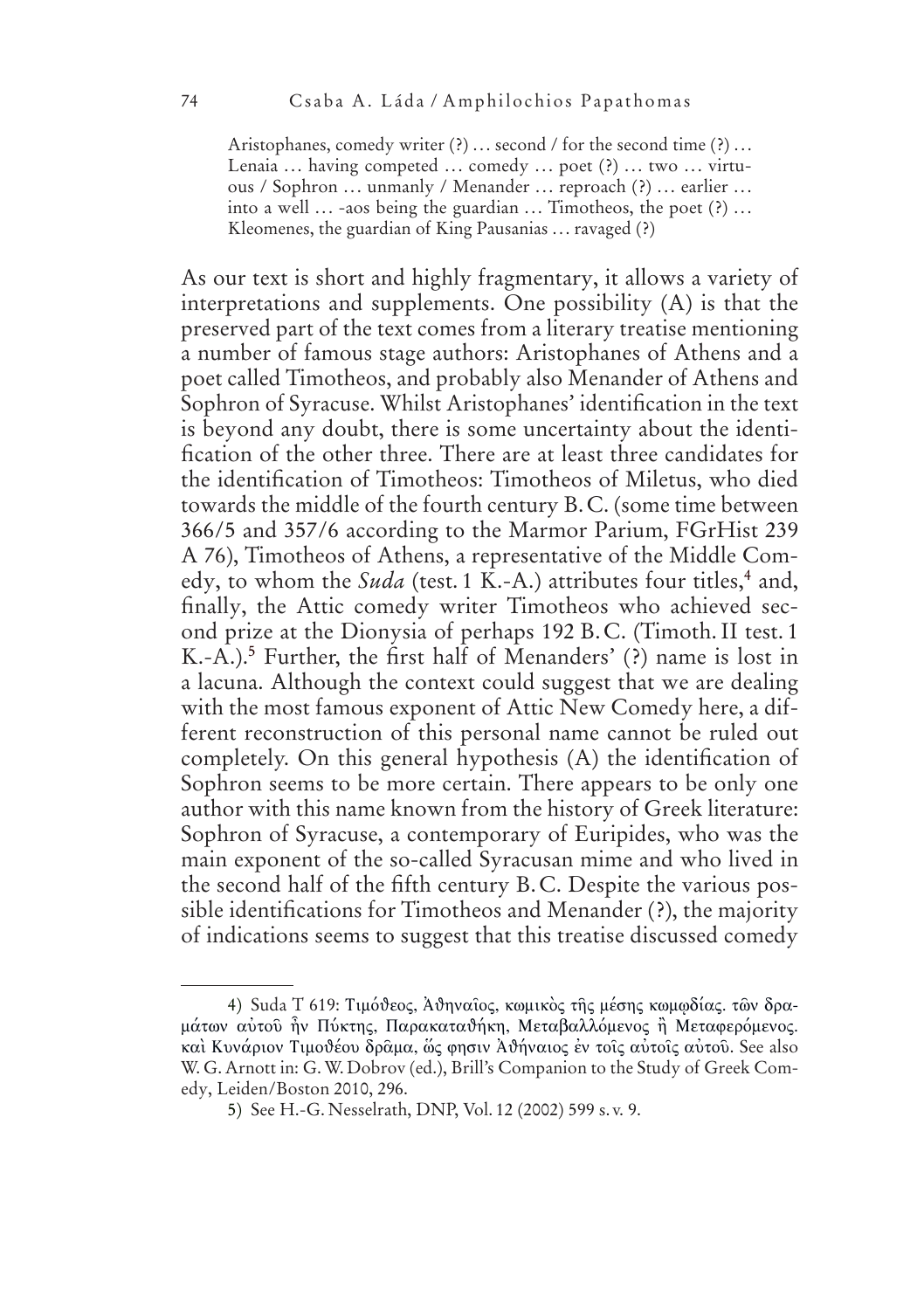and mime writers specifically. If this inference is correct, then either of the two Athenian comedy writers is more likely to have been meant here than their Milesian namesake. However, at the end of the preserved part of the papyrus, we also find references to two famous Spartan characters of Greek history of the second half of the fifth and the beginning of the fourth century B. C. This suggests that our text did not discuss comedy and mime exclusively.

Another possibility (B) would be to assume that we are dealing with a fragment of a literary treatise or, more specifically, with a biography of authors. Our dating of the papyrus would make the text an early example of literary biography. A common theme running through such a work that could bring together Aristophanes, Menander and Timotheos in this fragment could be crit- $\frac{1}{2}$  icism (cf. l. 8:  $\frac{1}{2}$  of various aspects of their early works. Literary criticism and reproach as a literary theme in general are, of course, very well attested in Greek antiquity.<sup>6</sup> We know that Aristophanes was criticised and even prosecuted for his attacks on Cleon in the *Babylonians* (nevertheless, he continued his attacks on him in *Knights* - [δε]ύτερον in l. 2 might refer to this). It further seems possible that Menander was criticised in our fragment because of his use of the topos of falling into a well in his earliest surviving comedy *Dyscolus* (on this topos, which occurs in numerous other examples of New Comedy, see further the commentary on l. 10). Finally, it fits the theme of criticism that Timotheos writes in his *Persians* that in Sparta he was reproached for his musical innovations (Pers. 206-212: ὁ γάρ μ' εὐγενέτας μακραί ων Σπάρτας μέγας άγεμών | βρύων ἄνθεσιν ήβας | δονει λαός επιφλέγων | έλαι τ' αίθοπι μώμωι. | ὅτι παλαιοτέραν νέοις ὕμνοις μοῦσαν ἀτιμῶ).

The third alternative (C), which the majority of indications seems to favour, is to assume that the arrangement of the text is chronological and that we are dealing with an early example of the well-known genre of 'Zeittafel' (cf. the Marmor Parium, for instance). There are two indications that suggest that the preserved part of the text dealt with the year 427 B. C., providing important literary and historical information about this year. First, we know that Cleomenes (l. 14) led the Peloponnesian invasion of Attica in

<sup>6)</sup> See, for example, Thucydides and Plutarch on Herodotus or the general literary trope of criticism of women; cf. Stobaeus, 4.22g.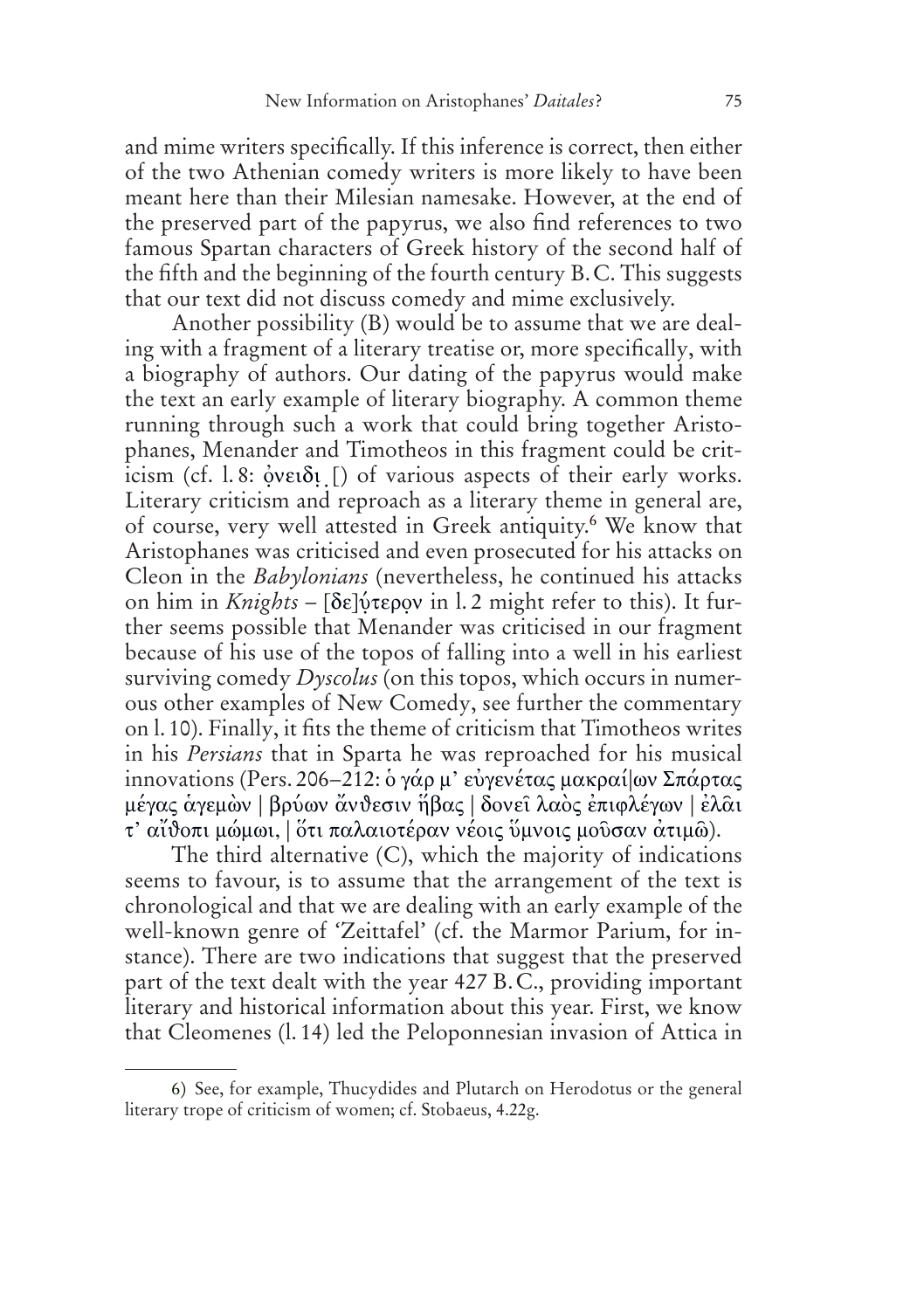summer 427 B.C. Secondly, in this year Aristophanes' first play, the *Daitales*, won second prize,<sup>7</sup> to which [δε]ύτερον in line 2 could refer. We further know that Aristophanes and Timotheos the lyric poet were near contemporaries, which fits in well with the assumption of a chronological arrangement for this text. If these conclusions are indeed correct, then our text supplies important new information (a) for the plot of *Daitales* and (b) for the life or, more specifically, the literary career of Timotheos in the year 427 B. C. As to the plot of *Daitales*, we know that the play involved two youths, one σώφρων, the other καταπύνων, as Aristophanes himself writes (Clouds, 529:  $\delta \sigma \omega \phi \rho \omega \nu \tau \epsilon \chi \omega \sigma \nu \sigma \nu$  = test. vi). In this case, oveton [ in l. 8 could refer to criticism of the dissolute young man and  $\alpha \delta \rho$  might be reconstructed as  $\alpha \delta \nu \alpha \delta \rho$  in reference to him. A tempting possibility for the reconstruction of this part could be that the  $\sigma\omega\varphi\varphi\omega\varphi\chi$  is praised whereas the dissolute youth  $\omega\varsigma$ άν]ανδρος ο νειδίζ[εται. Lines 9–11 would then offer entirely new information about the plot of *Daitales*, including the information that a well and an *epitropos* (?) played some role in the comedy. Although the hypothesis that lines 1–11 concern Aristophanes' *Daitales* seems at first sight to be undermined by the shortness of line 6, this is not necessarily the case as the short line may merely end one subsection on the same topic and the following line may start a new subsection offering new information, for example, on the plot of the play. In addition, the letter-string σωφρων does not begin the line, as might be expected if it were a poet's name starting a new entry. As to the life of Timotheos, it is likely that his victory over Phrynis (PMG 802), presumably at Athens, and the first performance of his *Persians*, both only approximately dated, represented peaks of his poetic career.8 As the approximate date of the *Persians* is too late, it would not be impossible that his victory over Phrynis is what is mentioned in this passage. If Timotheos was

<sup>7)</sup> See test. iv (= fr. 590,  $3-5 = P.$  Oxy. 2737, Fr. I, col. i  $3-5$ ):  $\alpha \pi \dot{\alpha} \Delta \dot{\alpha} \tau \dot{\mu}$ οδ [πρῶτ]ον οι Αριστοφάνους [Δαιτ]αλεῖς ἐδιδάχθησαν; v (Anon. De com. [Proleg. de com. III] 38 p. 9 Kost.): εδίδαξε δε (sc. Αριστοφάνης, test. 4,7) πρῶτος επι ἄρχοντος Διοτίμου δια Καλλιστράτου and vi: Schol. (REMNp) Nub. 529b: ἄριστ' ήκουσάτην: άντὶ τοῦ ηὐδοκίμησαν, οὐ γὰρ τότε (τότε om. R) ἐνίκησε (-ησαν R), δεύτερος δε (έπει δεύτερος R) έκρίθη έν τωι δράματι.

<sup>8)</sup> On Phrynis, see J. H. Hordern, The Fragments of Timotheus of Miletus, Oxford 2002, 4, 7, 34, 259-260.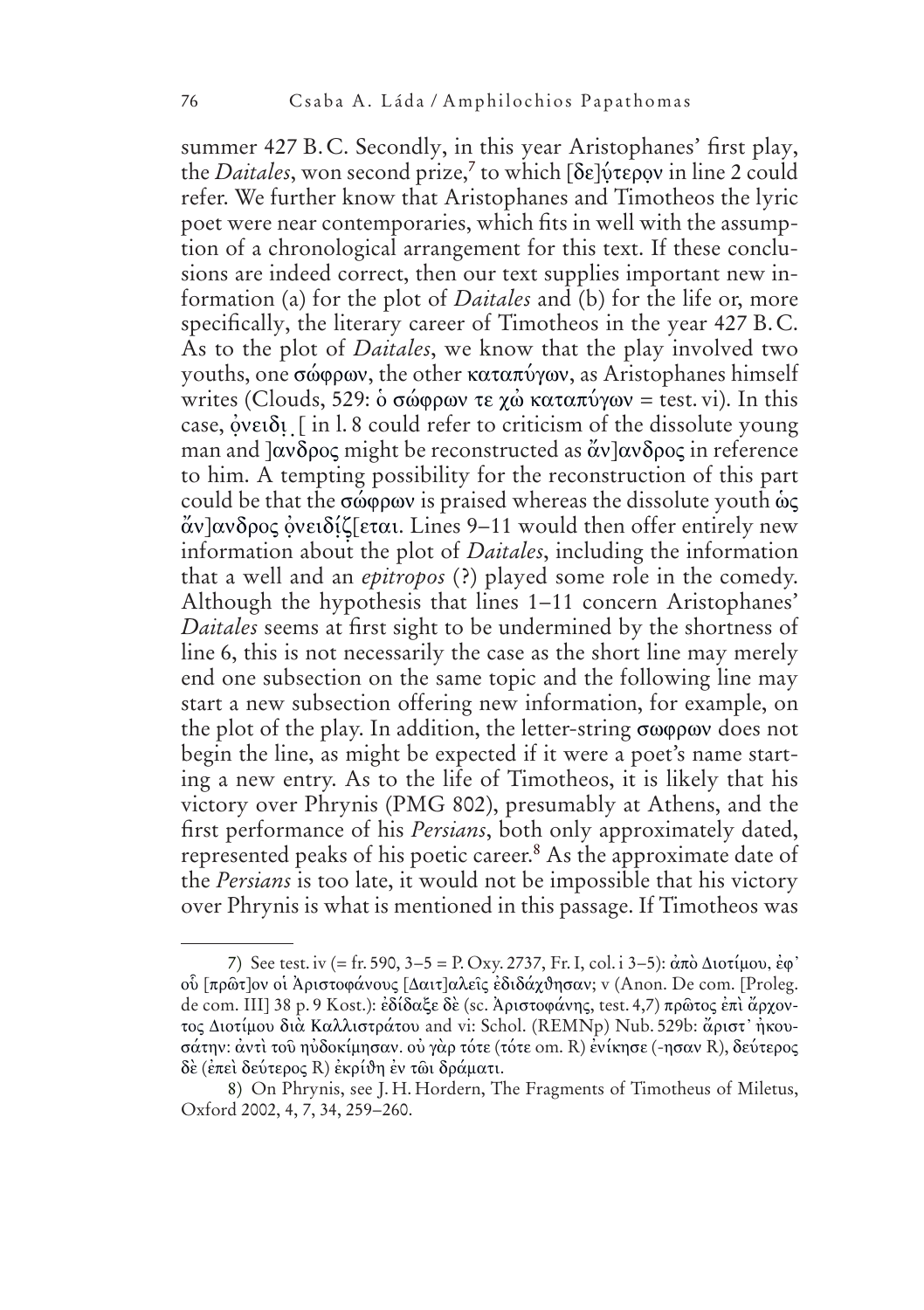a young man and Phrynis was old by that time, 427 B. C. does seem possible for the date of this contest.

An alternative interpretation of lines 7–11 within the overall framework of a chronological arrangement would be to assume that these four lines refer to Sophron the mime writer and to Menander the playwright. Then ονειδι [ could refer to some criticism of Menander. A wide range of grounds for criticism of Menander could be considered including the motif of falling into a well already mentioned above (see B) and his mixing in his language of Attic Greek and Hellenistic Koine elements.<sup>9</sup> In this case, line 10 could refer to Knemon in *Dyscolus* and might be reconstructed as Κνήμ]ων (or γέρ]ων) εἰς φρέαρ ἐμ[πεσών.

## *Commentary*

1 [Ἀρι]στοφάνης κωμω[δο(ποιός?): For the supplement and the proposed abbreviation, see the introduction above. However, if we assume a wider column, a broader range of possibilities for the supplement offer themselves, such as [Ἀρι]στοφάνης κωμω[δίαν εδίδαξε or εισήγαγε.

For the word κωμωδοποιός used in reference to Aristophanes, see Chronicon Paschale, p. 319,8–9: ... καὶ Σύμμαχος καὶ Ἀριστο- $\phi$ άνης κωμωδοποιὸς ἐγνωρίζοντο κτλ. For the supplement and the proposed abbreviation, see, in addition to the introduction above, the commentary on l. 2 below. The word  $\kappa \omega \mu \omega \delta \phi \varsigma$  employed in reference to comic poets appears to be Roman period usage (LSJ<sup>9</sup>) s. v. 3) and is therefore unlikely here.

2 [δε]ύτερον: [πρ]ότερον cannot be ruled out completely, but [δε] ύτερον is preferable palaeographically. Further, the reading of the penultimate letter is uncertain. The area is damaged and the remaining traces seem to be compatible with either an  $o$  or an  $\alpha$ . If we assume that the traces to the right of the narrow vertical break in the sheet are alien ink imprinted on this surface from elsewhere, then an o seems to be preferable. But if we assume that these traces belonged to the letter originally, then the reading of an  $\alpha$  is possible. However, this would be a rather small  $\alpha$  and the way the scribe

<sup>9)</sup> See Men. test. 119 K.-A.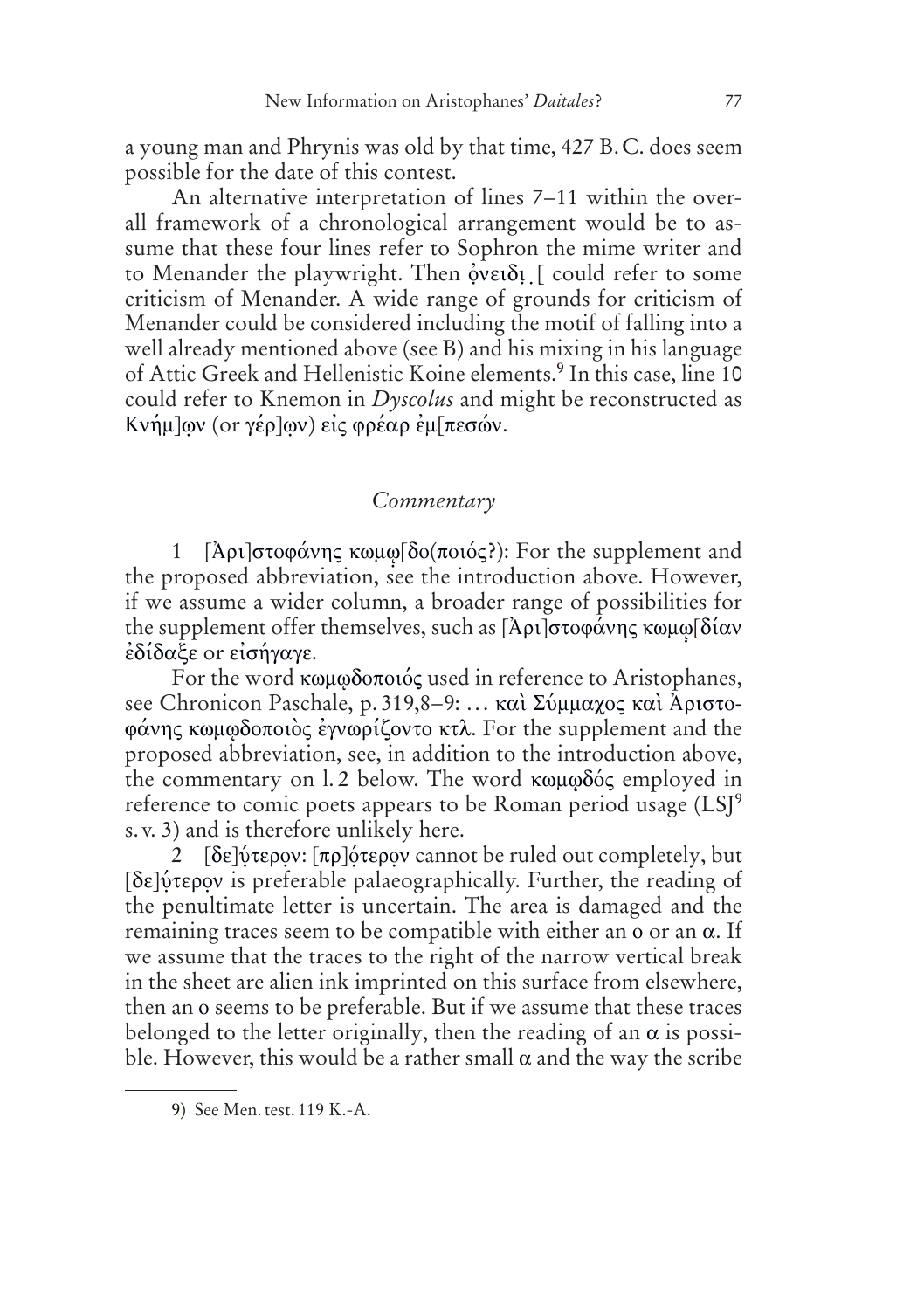writes the letter combination  $\alpha v$  at the end of the word  $\kappa \omega \omega \delta u \omega$ in 1.4 is entirely different. If indeed we should read an  $\alpha$  here, the suggested supplement at the end of l. 1 would need to be changed to a feminine noun such as κωμω[δίαν to agree with [δε]υτέραν. The supplement  $\kappa \omega \mu \omega \delta \alpha v$  would agree well with the hypothetical column width reconstructed in the introduction. This supplement would require a verb or a participle, which may have stood at the end of l. 2 or at the beginning of l. 3. It is tempting to consider a form of the verb  $\epsilon\zeta\sigma\alpha\gamma\omega$ , which is well attested in dramatic contexts. However, such a construction would raise a number of problems, for example, the lack of a preposition before  $\Lambda \hat{\eta}$  value or the asyndeton before *ηγωνισμέ*(νος).

Theoretically, there seem to be three ways of understanding this line: (1) that Aristophanes took the second prize at a festival, which could be either the Lenaia (*Daitales*?, 427; *Wasps*, 422) or probably the City Dionysia (cf. *Pax*, 421; *Birds*, 414), in which case we would need to assume the loss of a reference to the festival concerned in the unpreserved part of line 1; (2) that he was successful at the Lenaia for the second time (*Knights*?, 424); or (3), perhaps least likely, that the second version of a comedy by Aristophanes is mentioned here (e.g. Αἰολοσίκων δεύτερος and Πλοῦτος δεύτερος).

If our reconstruction of the column width is correct (see the introduction above), the lack of space available to supplement a noun to go with [δε]ύτερον seems to favour the second possibility. Aristophanes won the dramatic contest at the Lenaia at least three times (*Acharnes*, 425; *Knights*, 424; *Frogs*, 405), possibly four (*Proagon*?, 422). On one or possibly two occasions he came second at the Lenaia, with the *Wasps* and the *Daitales*, which interpretation seems to be favoured by hypothesis C (see the introduction). For Aristophanes' record at the Lenaia, see H.-G. Nesselrath, Der Neue Pauly, Vol. 1 (1996) 1122 – 30 s. v. 3 (esp. 1123); B. Zimmermann, Die griechische Komödie, Frankfurt am Main 2006, 61-62; id. (ed., with assistance from A. Schlichtmann), Handbuch der griechischen Literatur der Antike 1. Die Literatur der archaischen und klassischen Zeit (Handbuch der Altertumswissenschaft, Abt. 7.1), Munich 2011, 767, 769, 770, 772, 775, 778 and Z. P. Biles, Aristophanes and the Poetics of Competition, Cambridge 2011, 120–21.

 $Ληναια$ : The diagonal stroke of the second  $α$  is slightly prolonged to the right, which could be due to the fact that this is the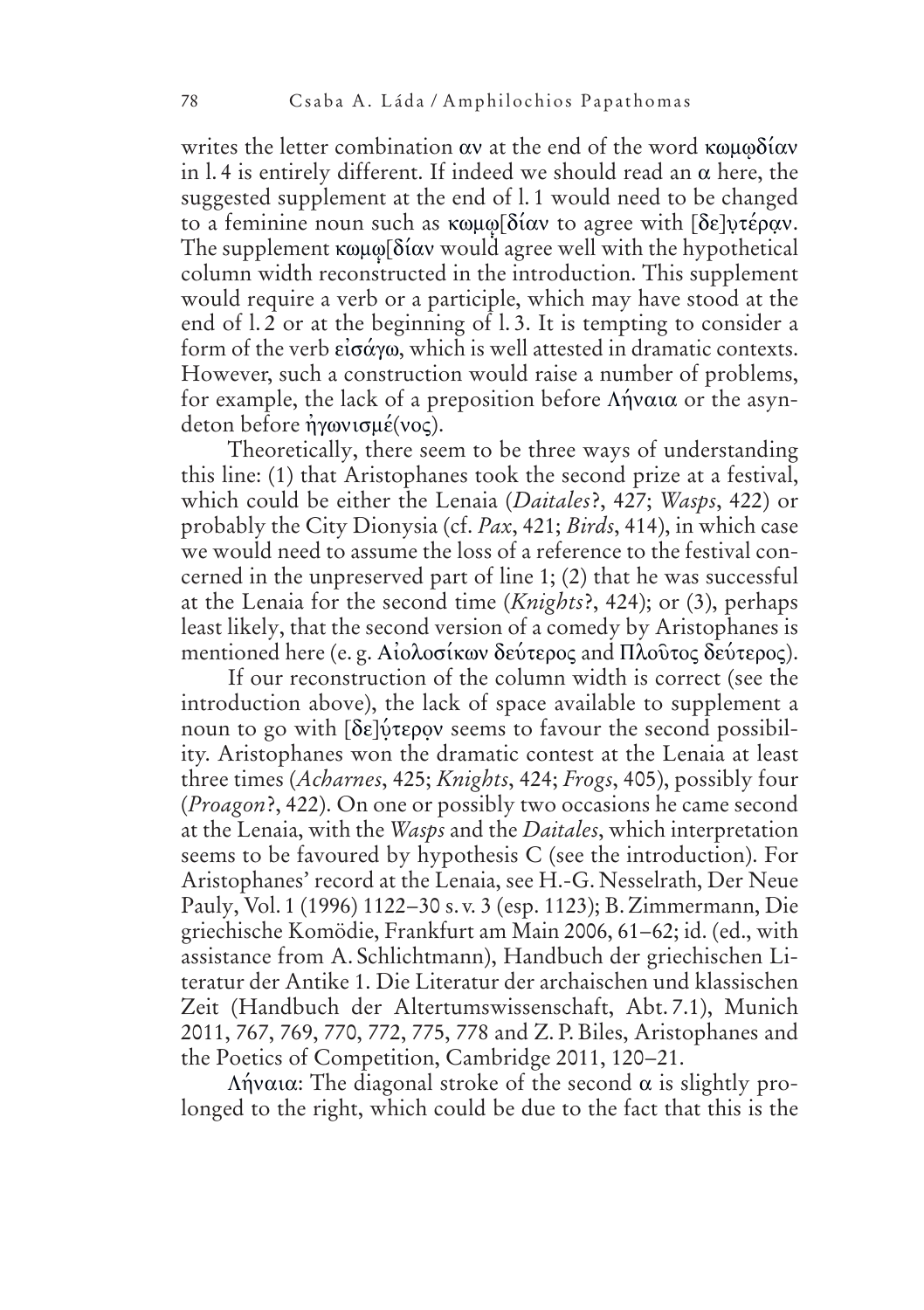last letter of the word or it might indicate that a break follows. On this Athenian festival, at which both comedies and tragedies were performed by the 430s at the latest, see e. g. A. W. Pickard-Cambridge, The Dramatic Festivals of Athens, second edition revised by J. Gould and D. M. Lewis, reissued with supplement and corrections, Oxford 1988, 25–42 and 359–361.

 $3 \left[ c. 3 \right]$  v: The supplement  $\delta t \alpha \mid \alpha \lambda \alpha v$  might at first sight seem to be tempting here (cf. test. vi. Tzetz.) but the trace between the edge of the lacuna and the first v does not appear to be compatible with it; cf. the letter combination  $\omega v$  in the following word. In addition, see Daet. test. v where only Kallistratos is named as Aristophanes' collaborator on the production of the piece.

 $\hat{\eta}$   $\gamma$ ωνισμέ(νος) [: After the raised  $\varepsilon$  an empty space follows, which could indicate either that the text of the entry ended here or that the writer deliberately left a blank space for the purpose of punctuation.

4  $\pi$ oinț[: A $\tau$  is more likely palaeographically than a  $\sigma$ .

5 ]v $\alpha$ T  $\delta$ νο: A small letter such as an  $\alpha$  or an o may have been lost in the narrow lacuna between the  $\bar{\tau}$  and the  $\delta$ . Might  $\delta$ vo refer to the two youths who figured in *Daitales* and who might be described in lines 7–8 below (see the introduction above and the line commentary below)?

 $\delta\alpha_{\dots}$  [ : The traces after the  $\alpha$  are damaged and difficult to interpret. The first letter after the  $\alpha$  could be either a v or, more likely, an a followed possibly by an o. In the latter case we might consider words such as  $\delta \alpha i \varsigma$  and  $\delta \alpha i \omega$ . In the first case, a form of a word such as δανείζω, δάνειον, δανειστής *vel sim.* appears to be possible. These words seem to suit what we know about the plot of *Daitales*.

7 Only the right-hand side edge of the first letter survives. It has a round shape suggesting a large  $\alpha$ , the head of a  $\rho$  or of a  $\varphi$ . Above the line we can see a thin horizontal stroke rising slightly to the right. If this was a letter, we might interpret these traces as the genitival ending -ov.

 $\sigma$ ώφρω(v): This word is either an adjective (σώφρων) or a personal name ( $\Sigma\omega$  $\varphi\varphi\omega$ ); cf. the general introduction above (C and A respectively). On Sophron of Syracuse, see, for example, PCG I 187 – 253; A. Körte, RE, Vol. 3A.1 (1927) 1100 – 04; W. D. Furley, Der Neue Pauly, Vol. 11 (2001) 736 – 37 s. v. 1; Zimmermann, Handbuch, 666 – 670 and the short remarks by K. Bosher in: M. Revermann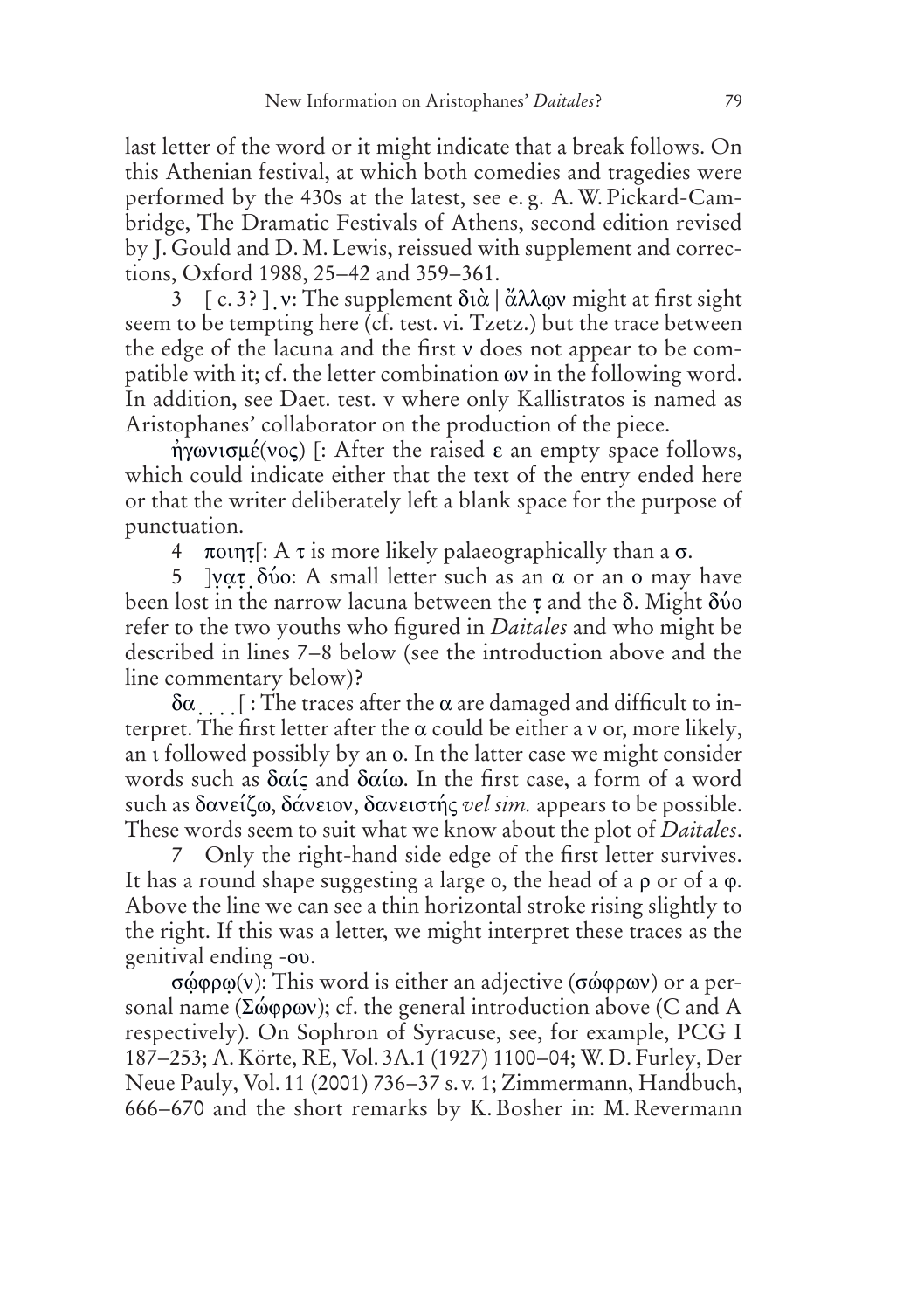(ed.), The Cambridge Companion to Greek Comedy, Cambridge 2014, 89, together with the earlier literature cited in these works.

 $\eta y$   $\mu$   $\epsilon$  ) [ : At the end of the preserved part of the line, we prefer to read an  $\varepsilon$  written with two strokes rather than a lunate  $\epsilon$ raised above the line in abbreviation, as its shape is similar to the raised  $\epsilon$  at the end of l. 3 and as the scribe tends to abbreviate words at a vowel (ll. 3, 12, 14). Since no Greek word starts with the letters  $ηνμ$ -, it seems probable to us that the first two letters should be understood as  $\hat{\eta}$  or, less likely, as  $\hat{\eta}$ .

8  $\int c \cdot 3$ ? ] $\alpha v \delta \rho$ oc: This word may be supplemented either as an adjective ( $\left[\tilde{\alpha}v\right]\alpha v\delta\rho o\varsigma$ ) or as a personal name ( $\left[\text{M\'ev}\right]\alpha v\delta\rho o\varsigma$ ); cf. the introduction above. A third possibility would be the supplement  $\lceil \tau \circ \tilde{\omega} \rceil$   $\alpha \vee \delta \circ \alpha \in \mathcal{S}$ . If we assume a personal name here, the most likely supplement is  $[Mev] \alpha v \delta \rho o \zeta$ , suggested by the mention of Aristophanes, Timotheos and, possibly, Sophron in our text. Menandros (fr. 32) and Sophron (fr. 169) are mentioned together in Zenob. Ath. I 58 and vulg. II 17: Ἀληθέστερα τῶν ἐπὶ Σάγρα: ταύτης μέμνηται Μένανδρος και Σώφρων και Άλεξις. For other personal names ending in  $-\alpha v \delta \rho o \varsigma$ , see F. Bechtel, Die historischen Personennamen des Griechischen bis zur Kaiserzeit, Halle 1917, 49–52.

όνειδι [: The first letter has an angular shape; however, an o is palaeographically more likely than an  $\alpha$  or an  $\omega$ . At the edge of the lacuna, two tiny, faint traces of ink may be seen, which do not allow any precise identification of the letter. Either a  $\sigma$  or, perhaps more likely, a  $\zeta$  seems to be possible here, allowing reconstructions in either the active or the passive sense such as ὀνειδίζ[ων, ὀνειδίσ[ας or ονειδιζ[όμενος. Given the palaeographical difficulties, we have deliberately left our translation ambiguous ("reproaches / reproaching / (is) reproached") to reflect these different possibilities.

[c.3?] ανδρος ονειδι [: Under hypothesis C (see the introduction), the line might be reconstructed as ως άν]ανδρος ονειδίƥ[Ş ƤƳƠƨ *vel sim.* in opposition to the young man who is described as  $\sigma\omega\rho\omega$  in the preceding line. The last letter before the lacuna is almost completely lost.

9 ]αι πρότερον ην[: The supplement κ]αὶ πρότερον is tempting in the light of the frequency of this phrase in prose. The reading Jei instead of Joi is also possible palaeographically. The reading ny[is slightly preferable palaeographically to nµ[. Reconstructions such as ὡς κ]αὶ πρότερον ἦν [ could be considered.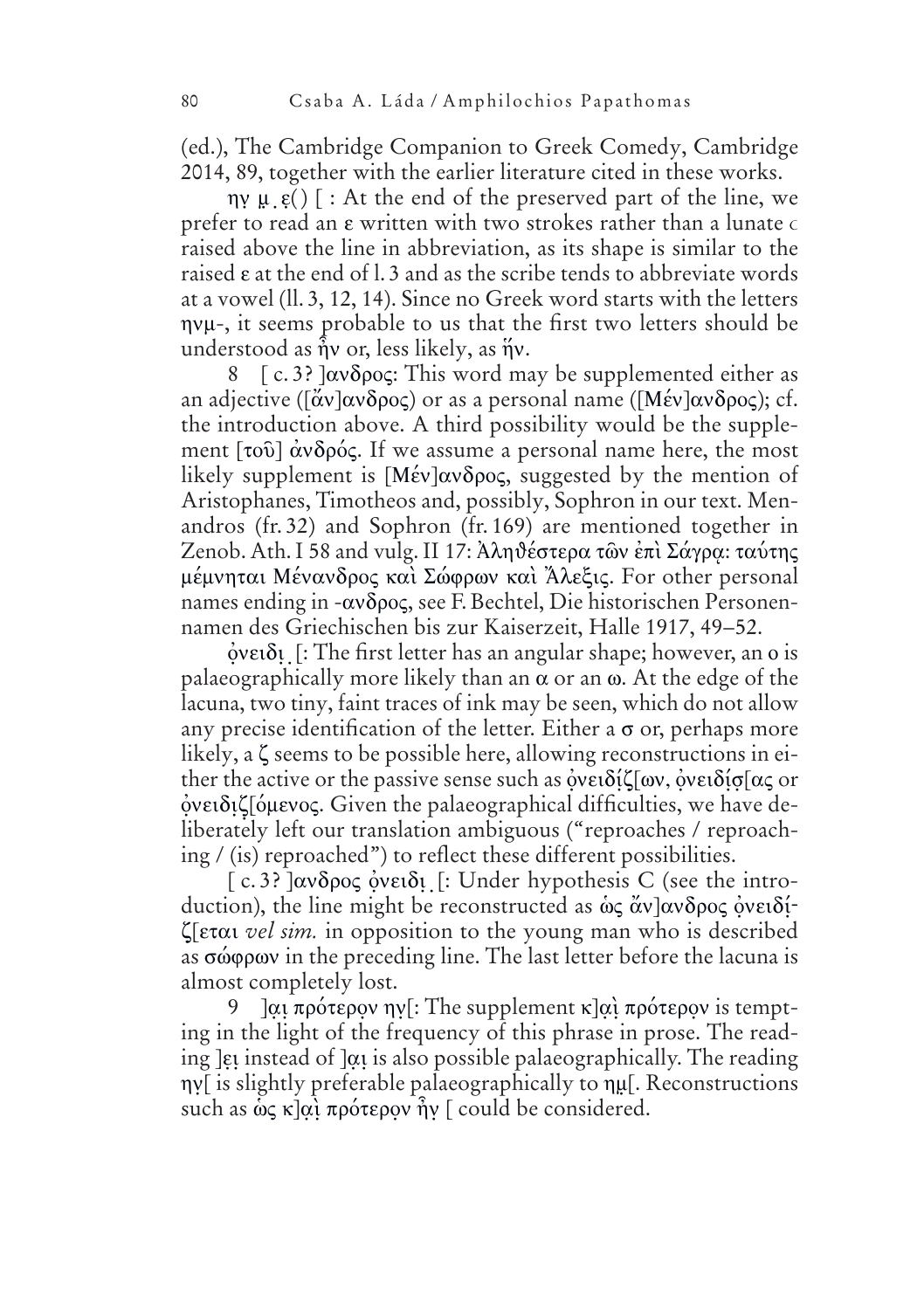10 [c. 3?]  $v \epsilon i \varsigma \varphi \rho \epsilon \alpha \rho \epsilon \mu$ : The letter preceding the v is connected to the v through a horizontal stroke at the top of the line. An  $\alpha$ , an  $\epsilon$ , an  $\omega$  or, less likely, an  $\eta$  seems possible here. The last two surviving letters  $(\dot{\epsilon} \mu)$  probably come from a form of a verb such as  $\dot{\epsilon}$ μβαίνω,  $\dot{\epsilon}$ μβάλλω or  $\dot{\epsilon}$ μπίπτω. We may suggest the reconstruction Kνήμ]ων (or γέρ]ων) εἰς φρέαρ ἐμ[πεσών, for which see the introduction above as well as the hypothesis of *Dyscolus*, l. 7: έμπεσὼν δὲ Kνήμων είς φρέαρ. It seems that we are dealing with a comic literary topos, that of falling into a well, which might also appear in some plays by Alexis (fr. 85 K.-A.), Anaxippos (fr. 8 K.-A.) and Diphilos (fr. 84 K.-A.) where the word  $\varphi \circ \alpha \rho$  figures as prominently as in the titles.

11 ]  $\cos$ : This is most probably the ending of an individual's name who acts as  $\epsilon \pi i\tau \rho \sigma \sigma \sigma \zeta$  to a minor or a woman. The reading ]. Aos is also possible, but palaeographically less plausible given the angle of the two strokes. In the first case, a personal name ending in -λαος (e.g. Aρχέλαος, Μενέλαος) could be reconstructed (see Bechtel, ibid. 281–85), which the trace at the edge of the lacuna would conform to. Although in a Menandrean context the reconstruction ]A@oç is tempting and although palaeographically it cannot be ruled out completely, the immediately following context (o επιτροπεύω[v) makes it unlikely. In the second case, names ending in -φιλος present tempting possibilities for the supplement (see Bechtel, ibid. 449-50).

επιτροπεύω[v: The surface of the papyrus is badly damaged after the  $\pi$  and so it is difficult to read anything with any degree of certainty. This reading is suggested by the shape of the letter after the  $\rho$ , which is more likely to be an  $\alpha$  than an  $\epsilon$ , ruling out the alternative reading ἐπιτρέπων. After the π, traces compatible with a large ε seem to be visible, followed by traces suggesting an v and possibly an  $\omega$ .

12  $\pi$ oun( $\pi$ n $\zeta$ ?): For the construction of the poet's name followed by the definite article and the noun  $\pi$ ounting, cf. Athenaeus, III 95c: κατά γάρ τον Μιλήσιον Τιμόθεον τον ποιητήν κτλ. The supplement  $\pi o \in \pi(\sigma \alpha \varsigma)$  seems less probable here. For the identification of Timotheos, see the introduction above.

13 ]  $\alpha$ u: The traces at the edge of the lacuna might belong to a  $\tau$ , which would open up a range of interesting possibilities for reconstruction, such as the plural nominative ending (e.g.  $\pi$ ountai)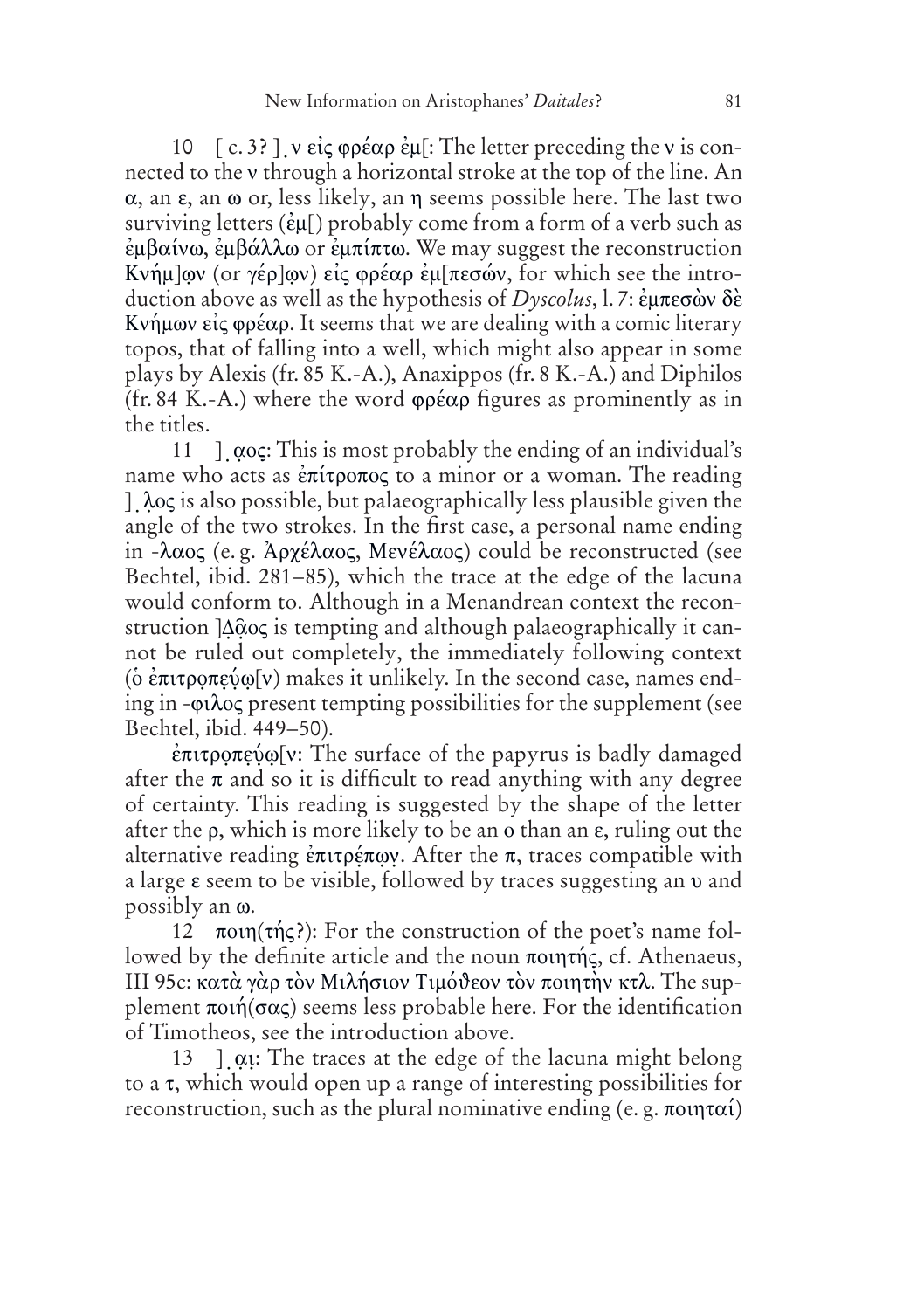or the verbal ending  $-\tau \alpha$  (cf., for example, in a dramatic context, άγωνίζεται or γνωρίζεται).

The short thin stroke above the *y* appears to be alien ink or a scribal mistake rather than an abbreviation as most of the line is left blank by the scribe.

14-15 [Κλεομ]ένη(ς), ο Παυσανί[ου | [του βα]σιλέως επίτρ[οπος: The clear mention of the name Pausanias (l. 14) and of the noun 'king' (l. 15) point to the Spartan king with this name of the Agiad line, who ruled in the second half of the fifth and at the beginning of the fourth centuries B. C. During his father Pleistoanax's exile  $(445/4 - 427/6 \text{ B.C.})$  he was king for the first time under the guardianship of his uncle Cleomenes,<sup>10</sup> and then again between the death of his father in  $408/7$  and  $395/94$  B.C.<sup>11</sup> These historical circumstances appear to be reflected in this passage of our fragment as well. At the beginning of l. 14 the clear  $\nu$ <sup>n</sup>(), preceded by a trace which could conform to an  $\varepsilon$ , leads one to assume the name Cleomenes, all the more so as the letters  $\epsilon \pi \tau$ -, suggesting the supplement  $\epsilon \pi$ ίτρ[οπος, are entirely clear to read at the end of l. 15. These readings and supplements, together with the virtually certain  $\beta$ α]σιλέως, rule out the possibility that in our text the Spartan regent Pausanias, who played a key role in the Persian wars,<sup>12</sup> or that the homonymous Athenian individual who appears as  $\kappa \omega \omega \delta \delta \zeta$ ƲƴƬƠƢƸƬƨƲƳƝƱ and representative of the Athenian corporation of τεχνίται in Delphi around 97 B.C.,<sup>13</sup> is meant. The latter individual is also ruled out by his chronological closeness to our text. If we assume a broader column, we might consider a longer supplement such as [Κλεομ]ένη(ς), ὁ Παυσανί[ου τοῦ Πλειστοάνακτος τοῦ τῆς(?) Σπάρ|της βα]σιλέως ἐπίτρ[οπος.

<sup>10)</sup> See Thuc. 3.26.2: ηγείτο δε της εσβολης ταύτης Κλεομένης υπερ Παυσανίου τοῦ Πλειστοάνακτος υἱέος βασιλέως ὄντος καὶ νεωτέρου ἔτι, πατρὸς δὲ ἀδελφὸς  $\ddot{\omega}$ .

<sup>11)</sup> For further information on our Pausanias, see K.-W. Welwei, Der Neue Pauly, Vol. 9 (2000) 443–44 s.v. 2 with the previous literature cited there.

<sup>12)</sup> Welwei (above, n. 11) 442-43 s.v. 1.

<sup>13)</sup> M. Bonaria, RE Suppl., Vol. 10 (1965) 529 s.v. 12a and I. E. Στεφανής. Διονυσιακοί Τεχνίται. Συμβολές στην προσωπογραφία του θεάτρου και της μουσικής των αργαίων Ελλήνων, Πανεπιστημιακές εκδόσεις Κρήτης (Ηράκλειο 1988) no. 2028.